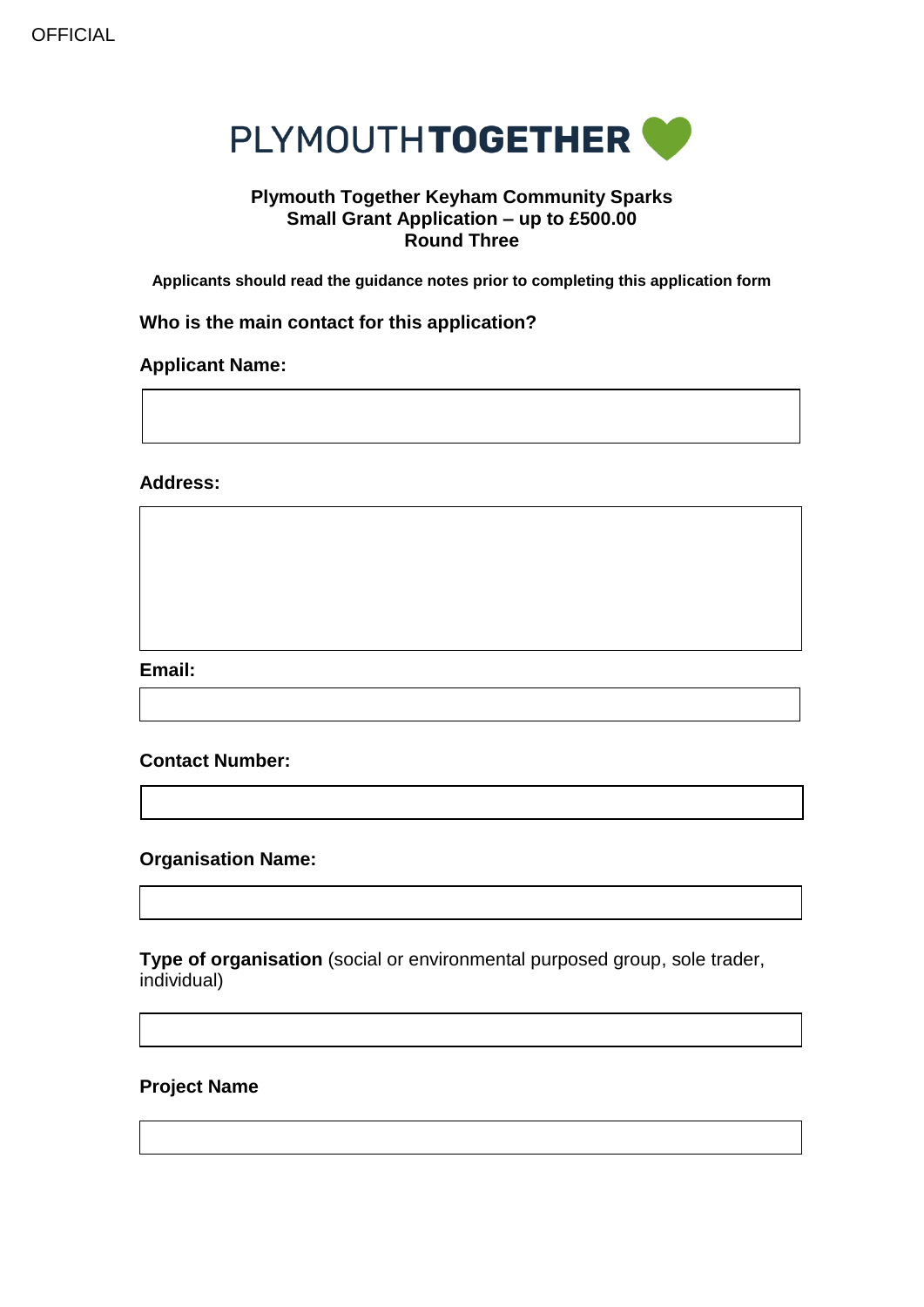**Project Start Date: Project End Date:** *(must be no later than 31/3/23)* 

| 1) What is your project idea? |  |  |  |
|-------------------------------|--|--|--|
|                               |  |  |  |

**2) How does your project idea meet the criteria for Keyham Community Sparks fund?** *(criteria detailed below)*

**3) What will you use this grant for?** 

**4) How much are you applying for? (Small Sparks grants up to £500)**